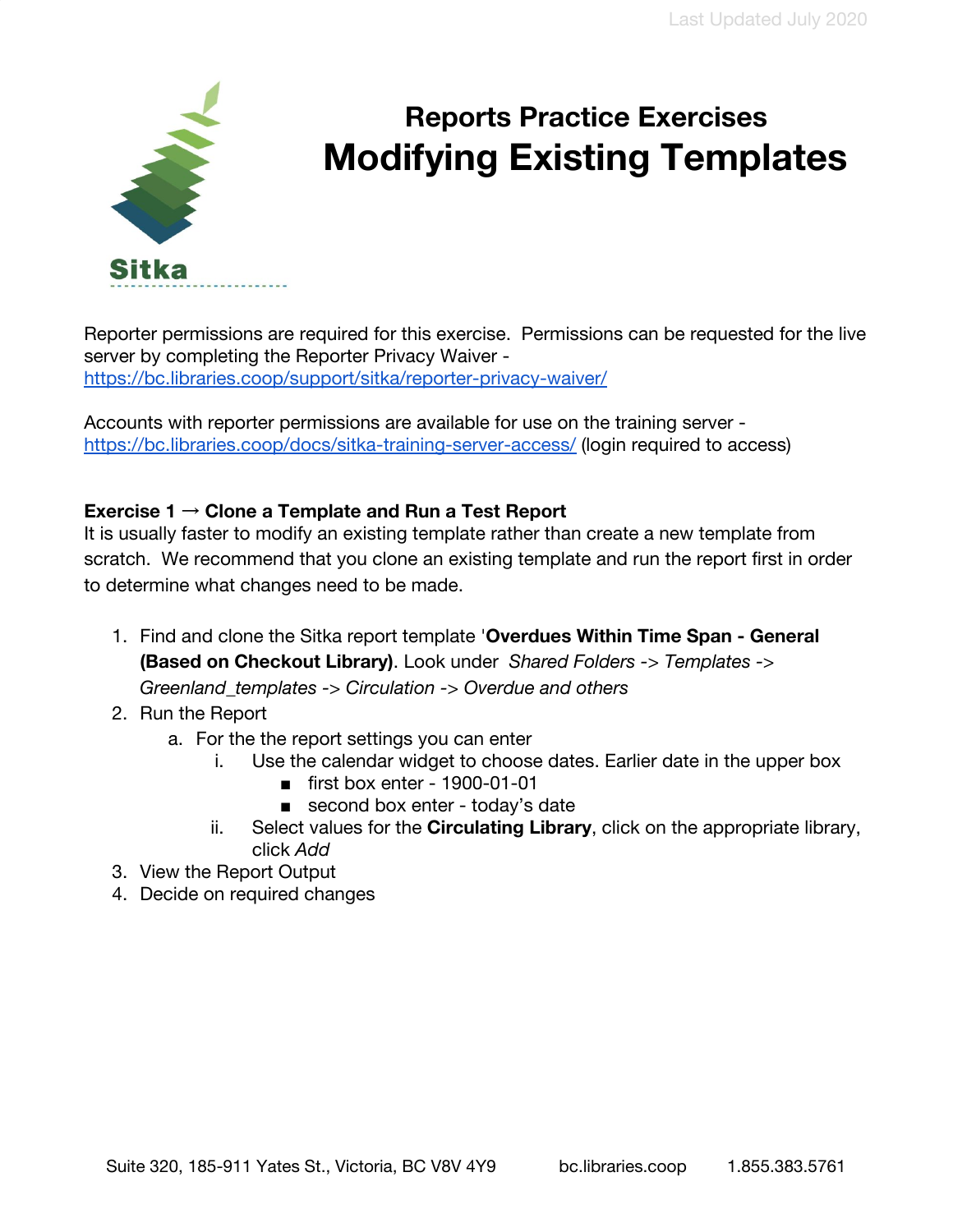#### **Exercise 2** → **Remove Display Fields**

- 1. In the report template editor (accessed by cloning the template) select the display field you wish to remove.
	- a. Select **Evening Phone**
- 2. Click *Actions -> Remove Field*
- 3. Repeat for all fields you wish to remove
	- a. Remove **Owning Library**
	- b. Remove **Other Phone**

Note: Removing displayed fields usually does not affect the result set. But some fields may contain important information and removing them may confuse the results. Usually such fields are explained in the template Description. Be cautious when you delete such fields.

### **Exercise 3** → **Rename Display Field Column Labels**

- 1. In the report template editor (accessed by cloning the template) select the display field you wish change the column label for.
	- a. Select **Checkout Date / Time**
- 2. Click *Actions -> Change Column Label*
- 3. Change the text to **Checkout Date** and click *OK/Continue*

#### **Exercise 4** → **Change the Display Fields Order**

- 1. In the report template editor (accessed by cloning the template) select the display field you wish move.
	- a. Select **Item Barcode**
- 2. Click *Actions -> Move Field Up*
- 3. Repeat this until **Item Barcode** is listed first
- 4. Move **Patron Barcode** down the list
- 5. Click *Actions -> Move Field Down*

Note: Right clicking on line will also bring up the actions menu.

#### **Exercise 5** → **Add a New Display Field**

- 1. In the report template editor (accessed by cloning the template) add **Patron Type** as a display field
	- a. Click on the arrow beside **Circulation** in the top left pane.
	- b. Click on the arrow beside **Patron**
	- c. Click on **Main (Profile) Permission Group**
	- d. From the center pane select **Group Name**
	- e. Click *Add Fields* (found under the Display Fields tab)
- 2. Change the Column Label to **Patron Group** (see Exercise 3)